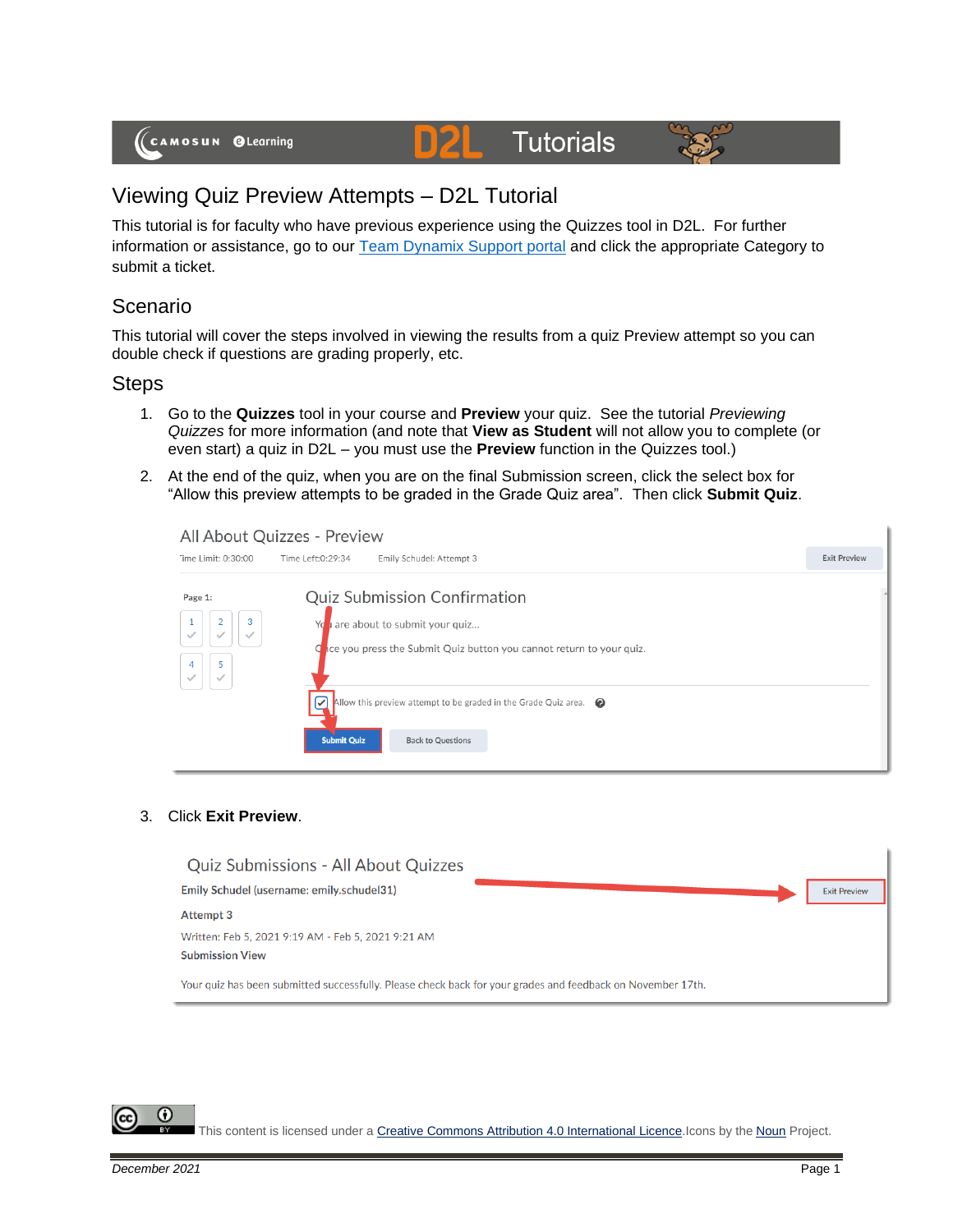4. Back in the main Quizzes area, click the down arrow next to the title of the quiz you just previewed, and select **Grade**.

|                       | My Tools v Edit Course Accessibility Report Collaborate Course Media My Media<br>Training Course 03<br>Course Home  |                          |
|-----------------------|---------------------------------------------------------------------------------------------------------------------|--------------------------|
| <b>Manage Quizzes</b> | Question Library<br>LockDown Browser<br>Statistics                                                                  | <sup>O</sup> Help        |
| <b>New Quiz</b>       | <b>Edit Categories</b><br>More Actions $\vee$                                                                       |                          |
|                       | View:<br>By Availability<br>$\checkmark$                                                                            | Apply                    |
| <b>Bulk Edit</b>      |                                                                                                                     |                          |
|                       | Current Quizzes                                                                                                     | Published                |
|                       | All About Quizzes                                                                                                   | 9/9                      |
|                       | $\Delta$<br>Quiz $1 \quad \vee$<br>lit                                                                              | 4/4                      |
|                       | le from Users<br>н<br><b>Written Response</b>                                                                       | 1/1                      |
|                       | Pre riew<br>Module 1 Quiz<br>$\overline{\phantom{0}}$<br>Del te<br>Due on Sep 11, 20<br>Available on Sep 4<br>Grade |                          |
|                       | <b>Academic Integrity</b><br>Reports                                                                                | $\overline{\phantom{a}}$ |
|                       | Synchronous and A<br>Statistics                                                                                     |                          |
|                       | Manage Exemptions<br><b>Time Management</b><br>$\overline{\phantom{a}}$                                             |                          |

5. Click **Show Search Options** (if you have already opened this function in the past, the link will say **Hide Search Options**, in which case just leave it open as it).



0 This content is licensed under [a Creative Commons Attribution 4.0 International Licence.I](https://creativecommons.org/licenses/by/4.0/)cons by the [Noun](https://creativecommons.org/website-icons/) Project.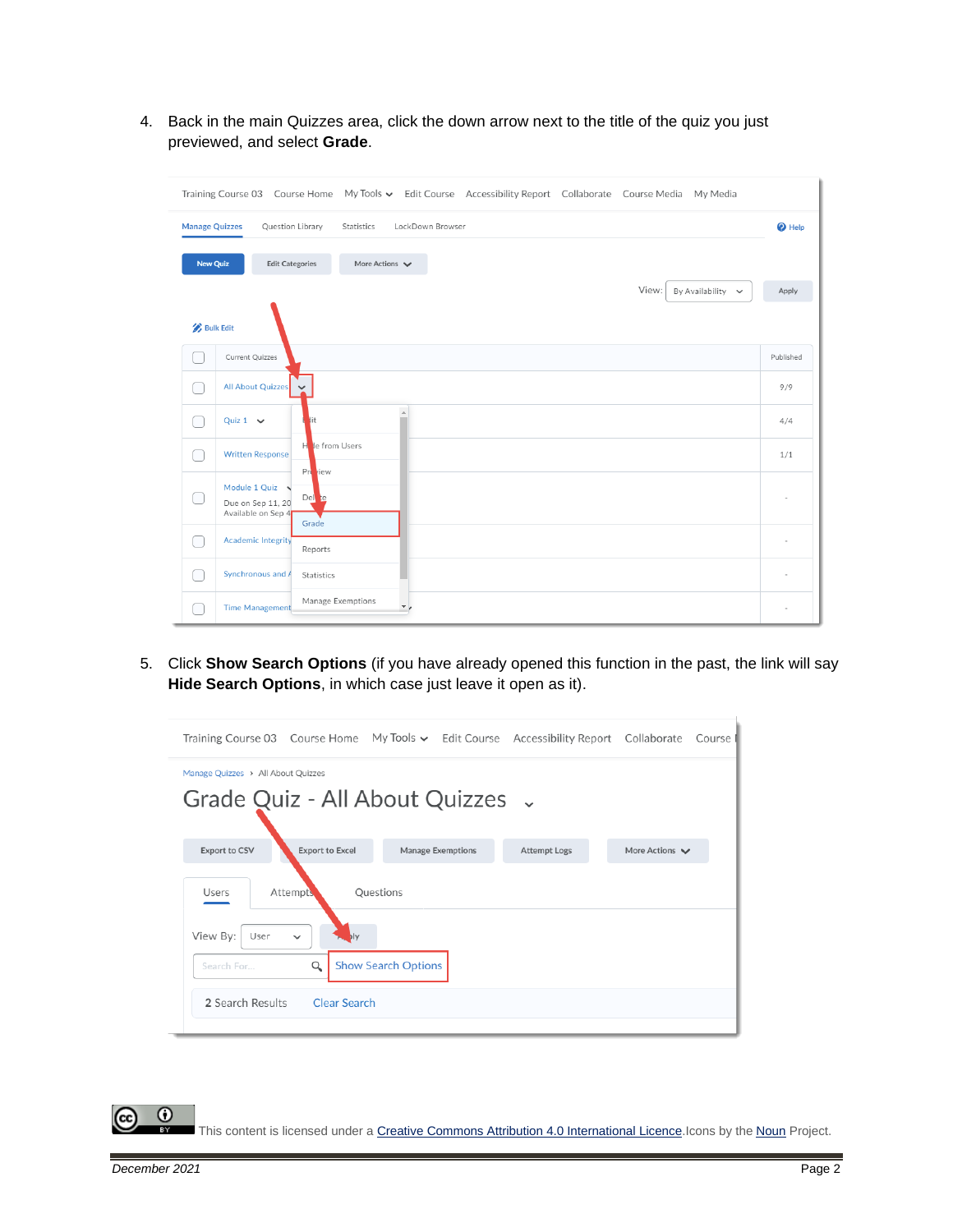6. In the **Restrict to** drop-down menu, select **Users who have previewed attempts**, then click the magnifying glass in the **Search for** box above. You will see a list of all your preview attempt.



0 This content is licensed under [a Creative Commons Attribution 4.0 International Licence.I](https://creativecommons.org/licenses/by/4.0/)cons by the [Noun](https://creativecommons.org/website-icons/) Project.